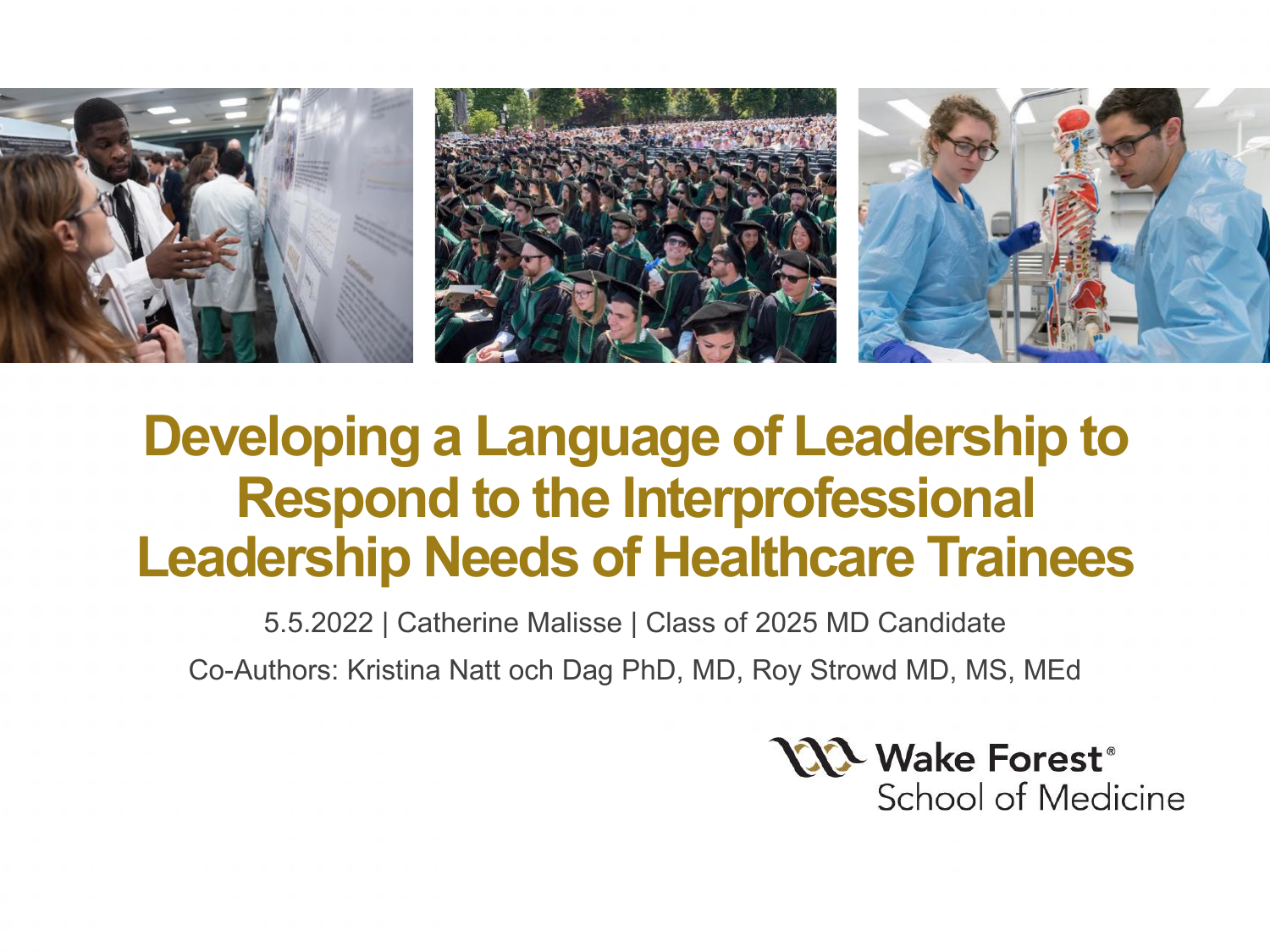#### **Passionate about Healthcare Leadership**

#### • My passion for leadership stems from…

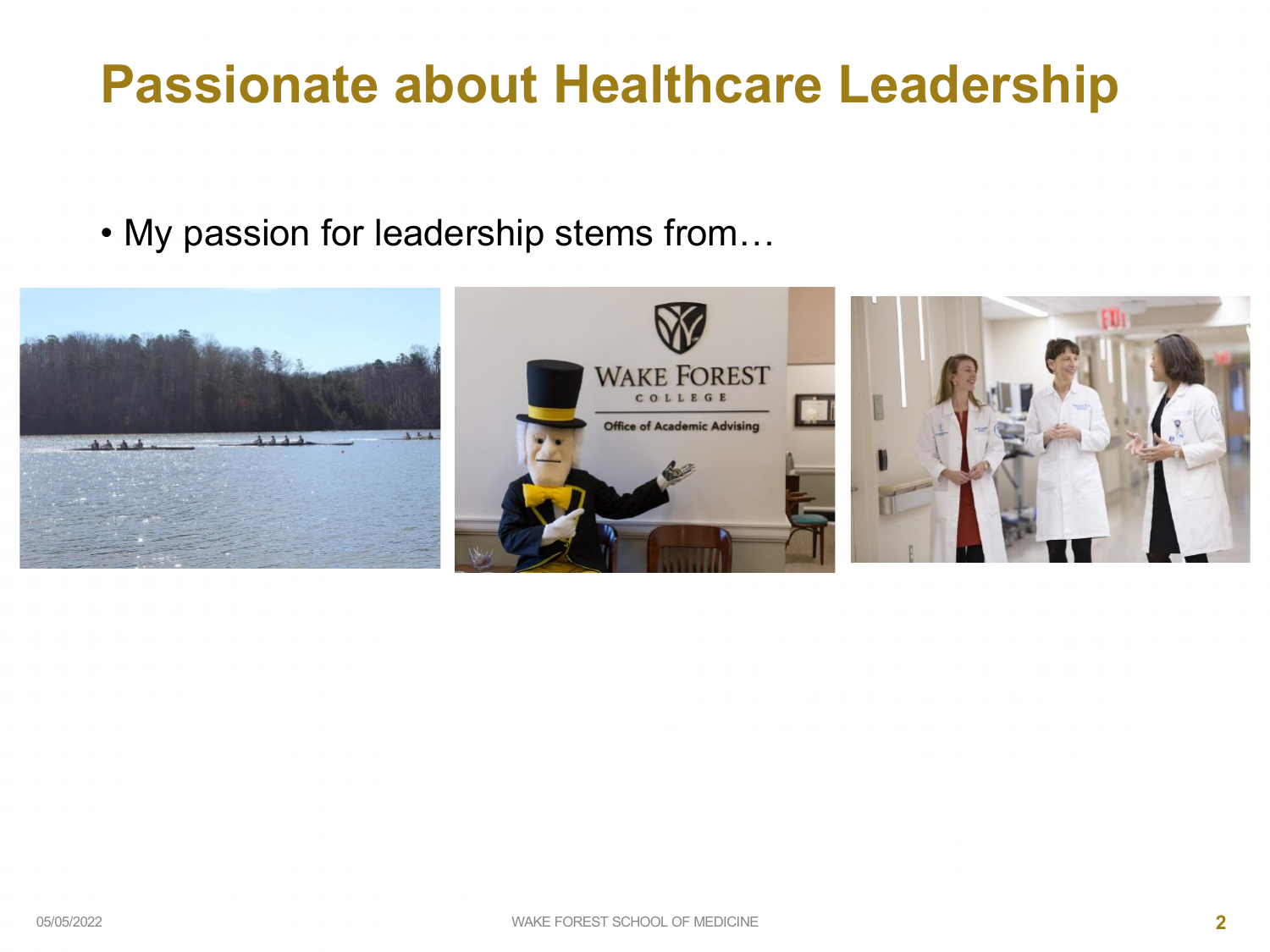## **Objectives**



\* Personal and Professional Development (PPD)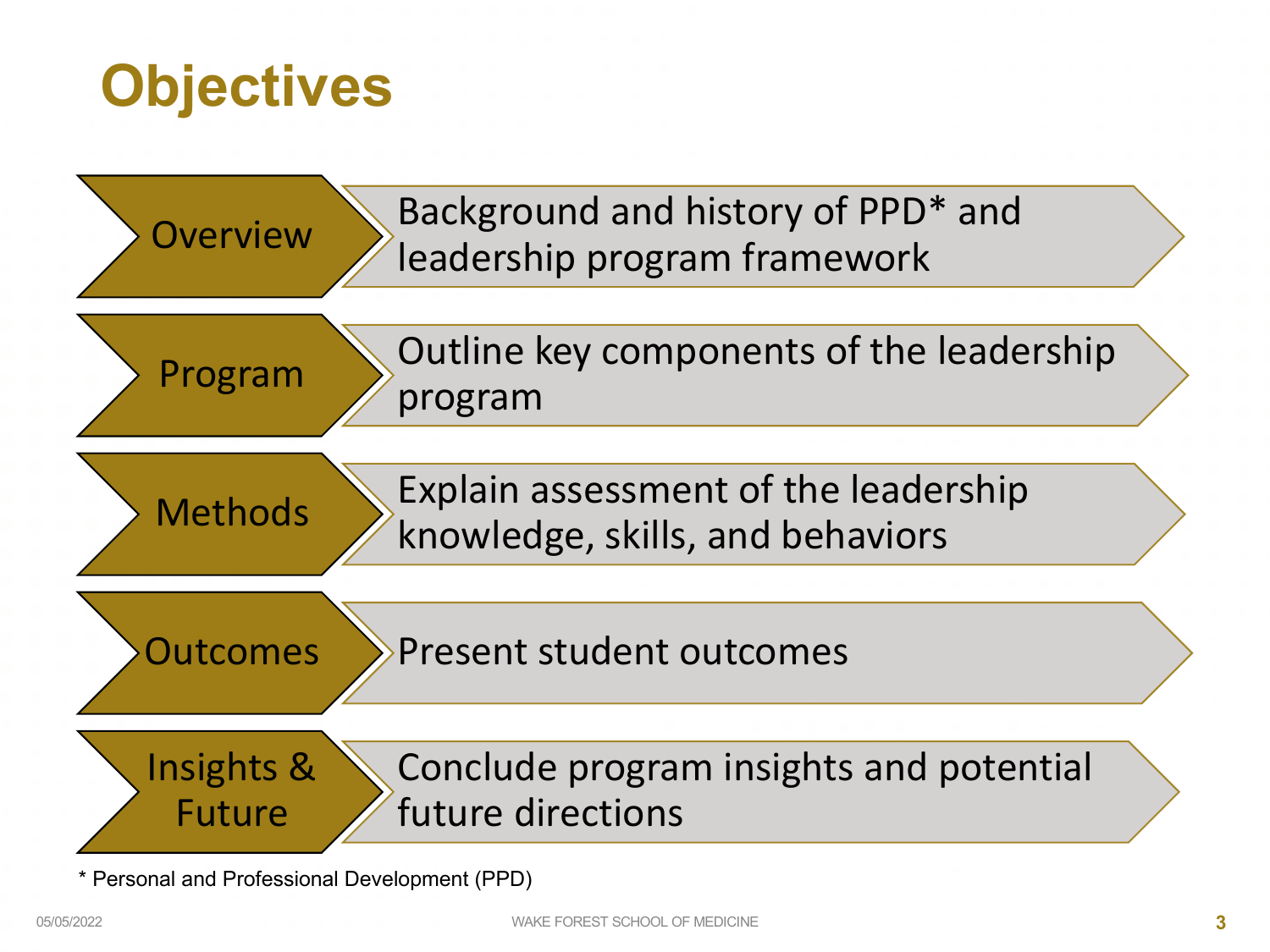#### **Leader Identity leads to Character Development**

**Leader Identity** 



**Strong resilient professional and personal healthcare leaders**

Knowledgeable Skillful Ethical &

Moral Intent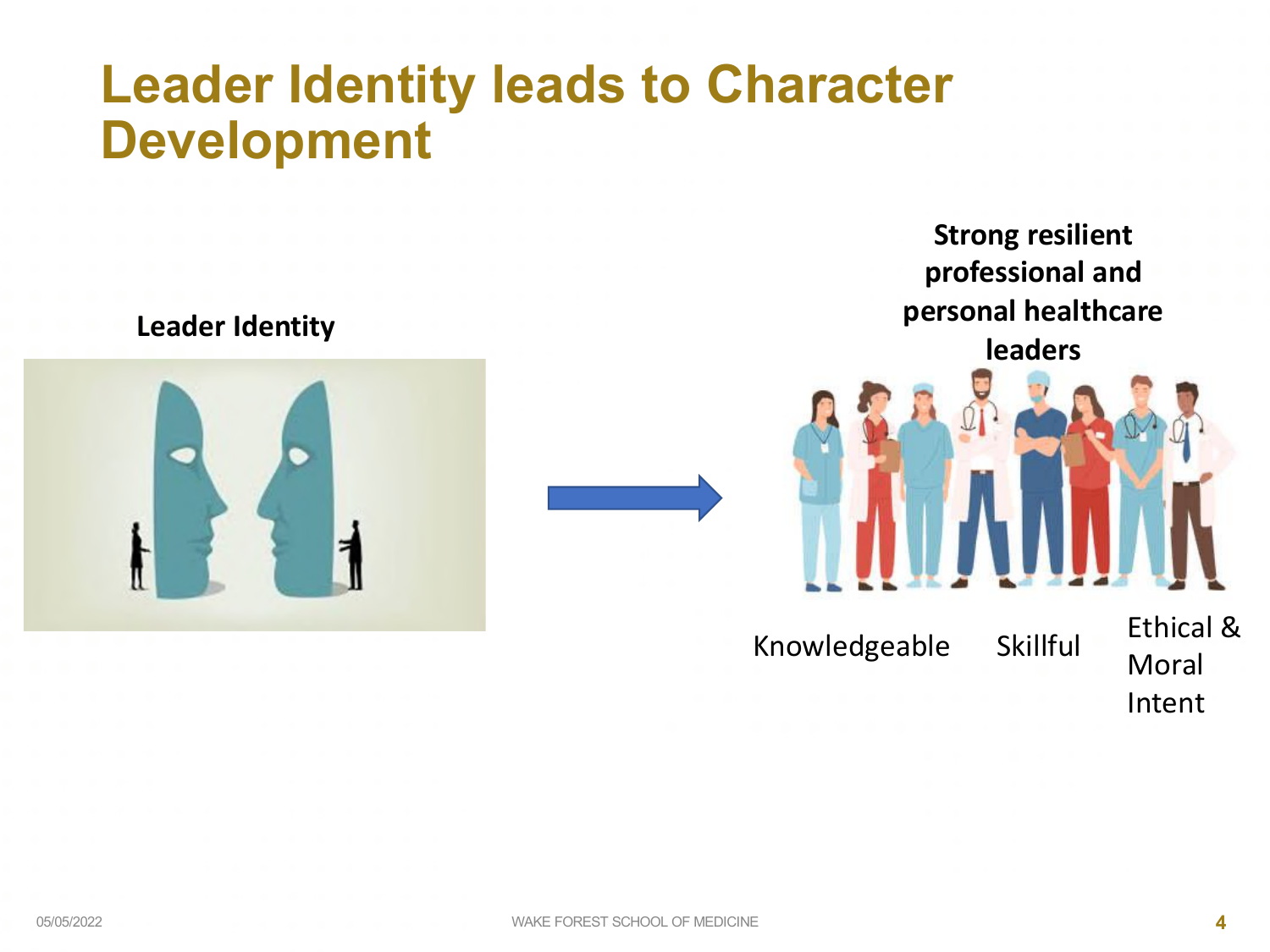#### Leadership Development

#### Executive Leadership Management

"C" Suite

Character Development Authentic Leadership Genuine Person

> Personal and Professional Development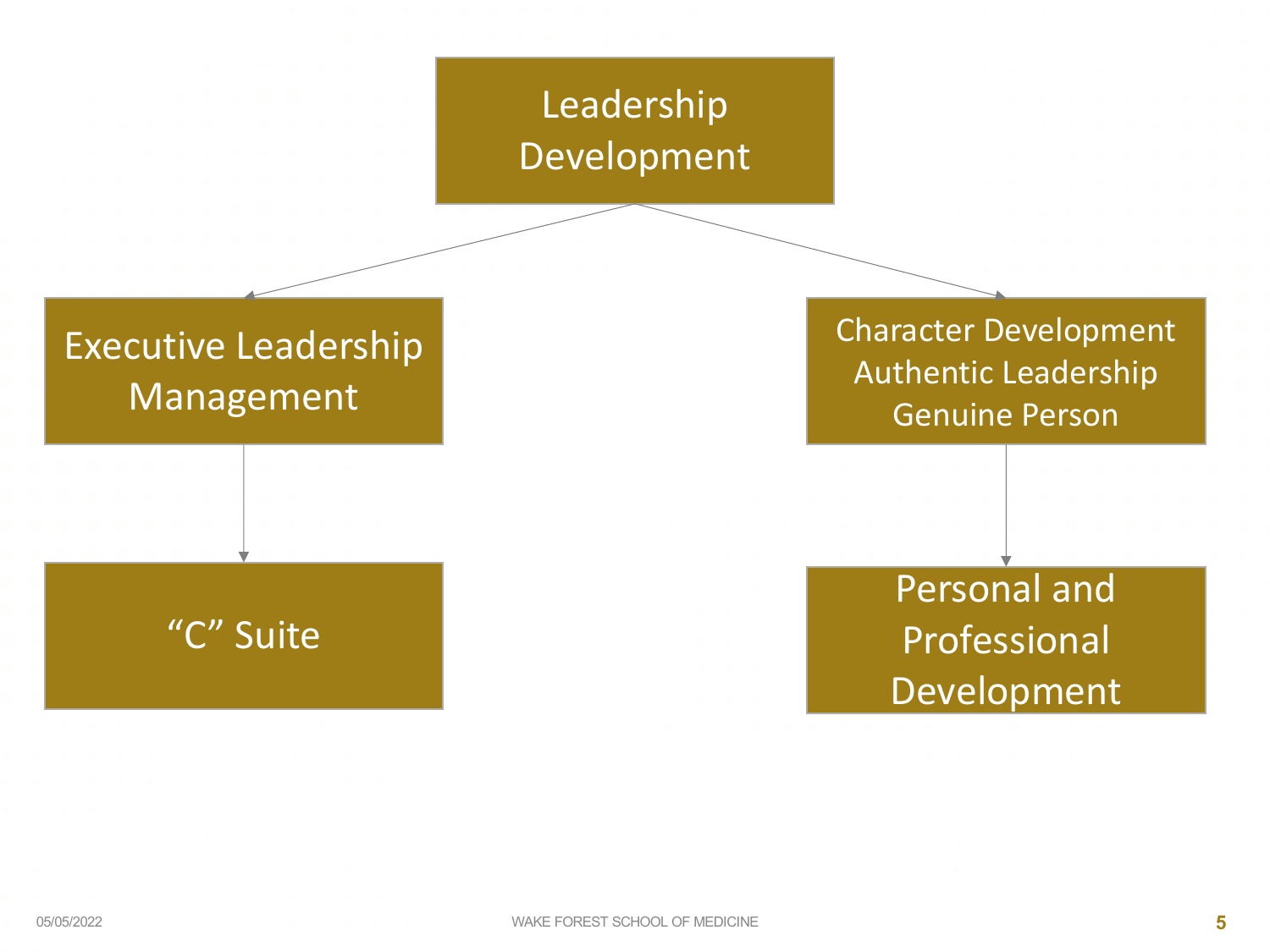## **Core Topics**

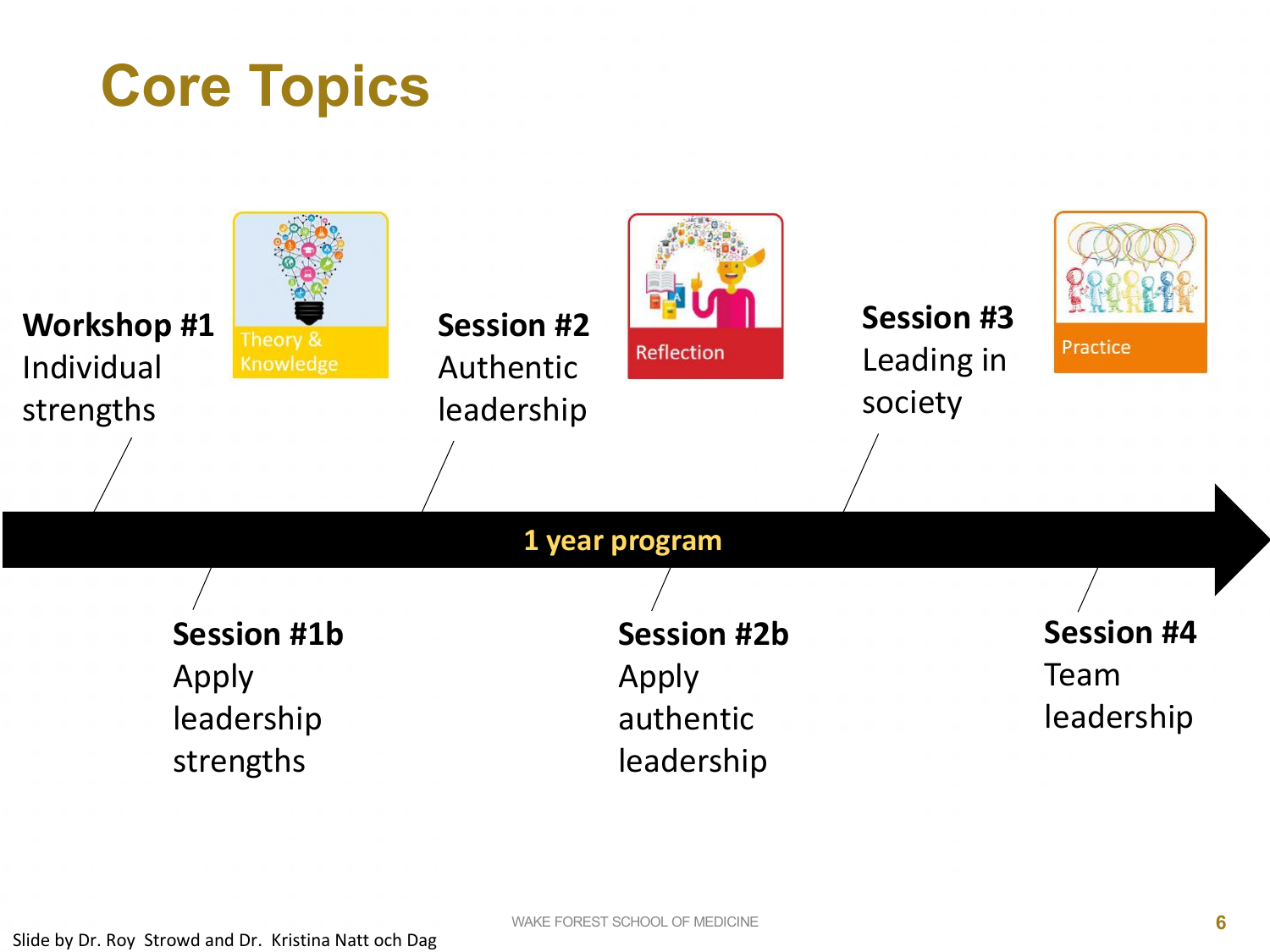**Student** focused leadership development



**Patients** *Lead Patients to change*



**Peers** *Lead Peers in mentorship*

Four P's of leadership focus on skills needed in team-based care & advocacy



**Providers**

*Lead within the interProfessional team*



**Policy** *Lead little "p" Policy change*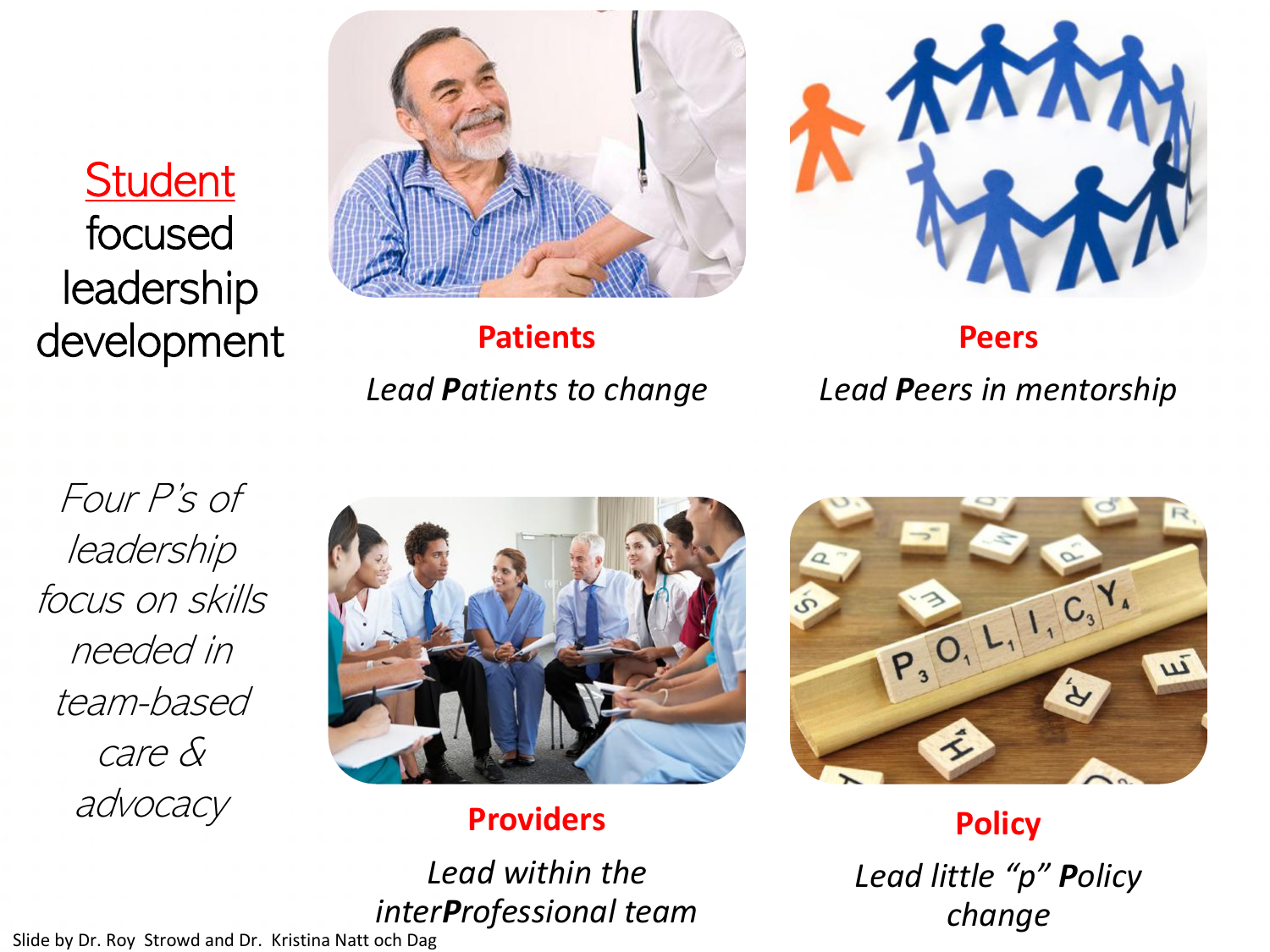# **Assessment of Leadership Program**

#### • Knowledge/Learning

• Retro pre- and post-surveys to assess changes in student's self-reported knowledge of leadership strengths

#### • Skills

- Self-reported pre- and post-program Leadership Practices Inventory (LPI) instrument for leadership skills
- Behaviors
	- Observer-reported pre- and post-program Leadership Practices Inventory (LPI) instrument for leadership behaviors
- Program insights
	- Qualitative feedback



Model the Way



Inspire a Shared Vision



Challenge the Process



Enable Others to Act



Encourage the Heart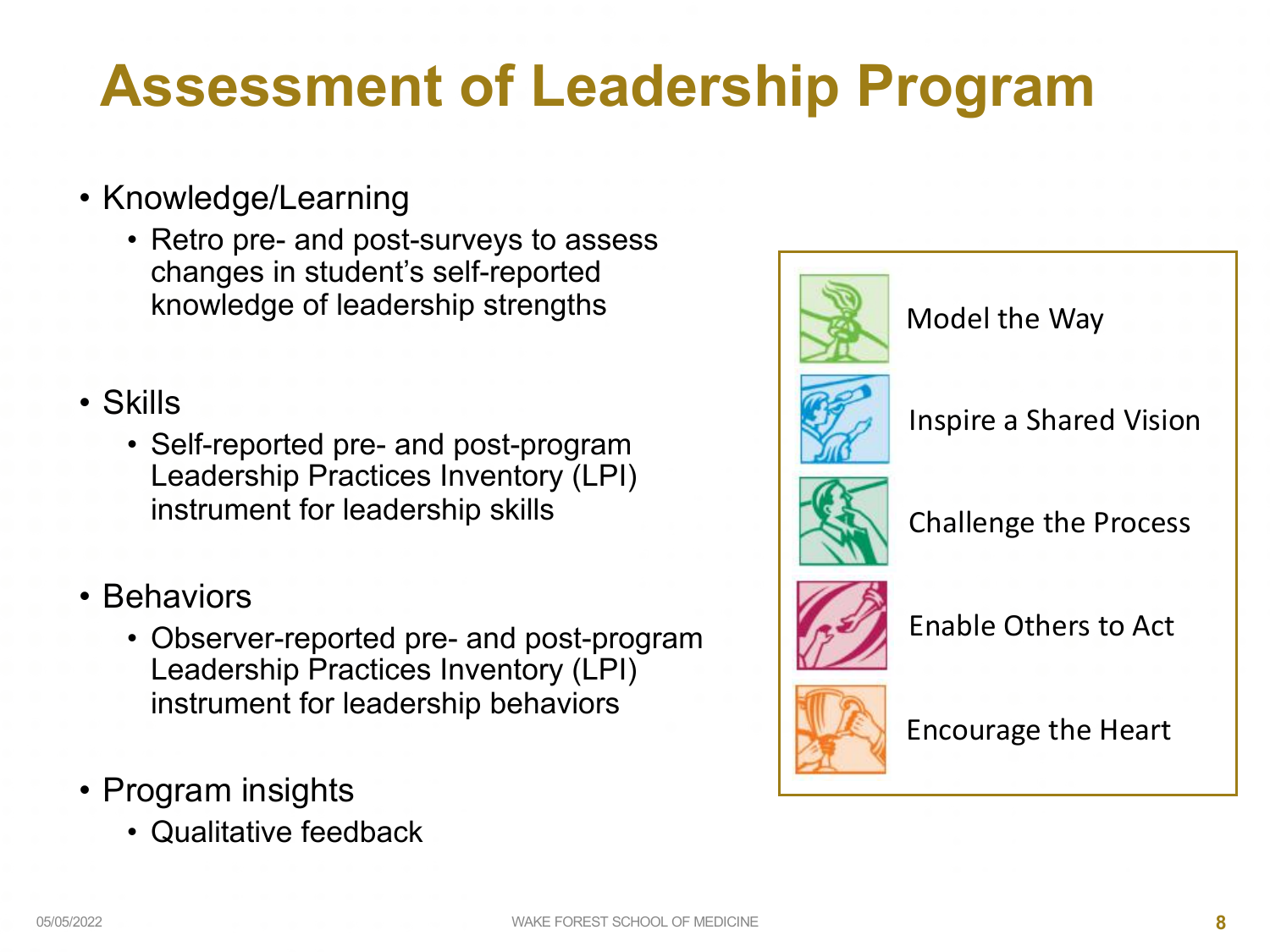#### **Outcomes**



| <b>Trainee Type</b>  | $N = 37$ |
|----------------------|----------|
| <b>MD</b> students   | 24 (65%) |
| PA students          | 7(19%)   |
| <b>CRNA</b> students | 4(11%)   |
| Pharm resident       | 1(5%)    |

• 89% of participants were in clinical training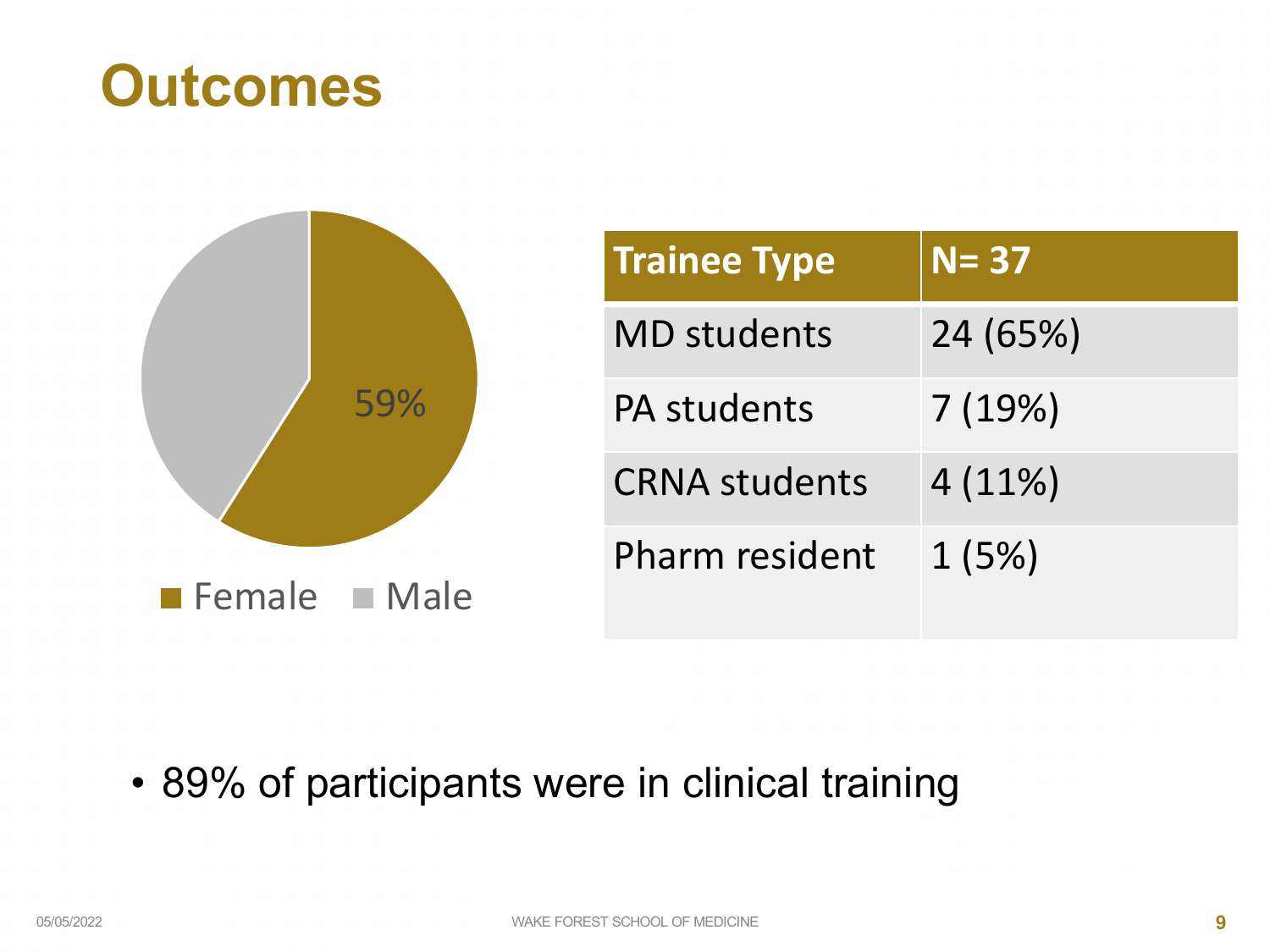#### **Significant Increase in Knowledge and Learning**

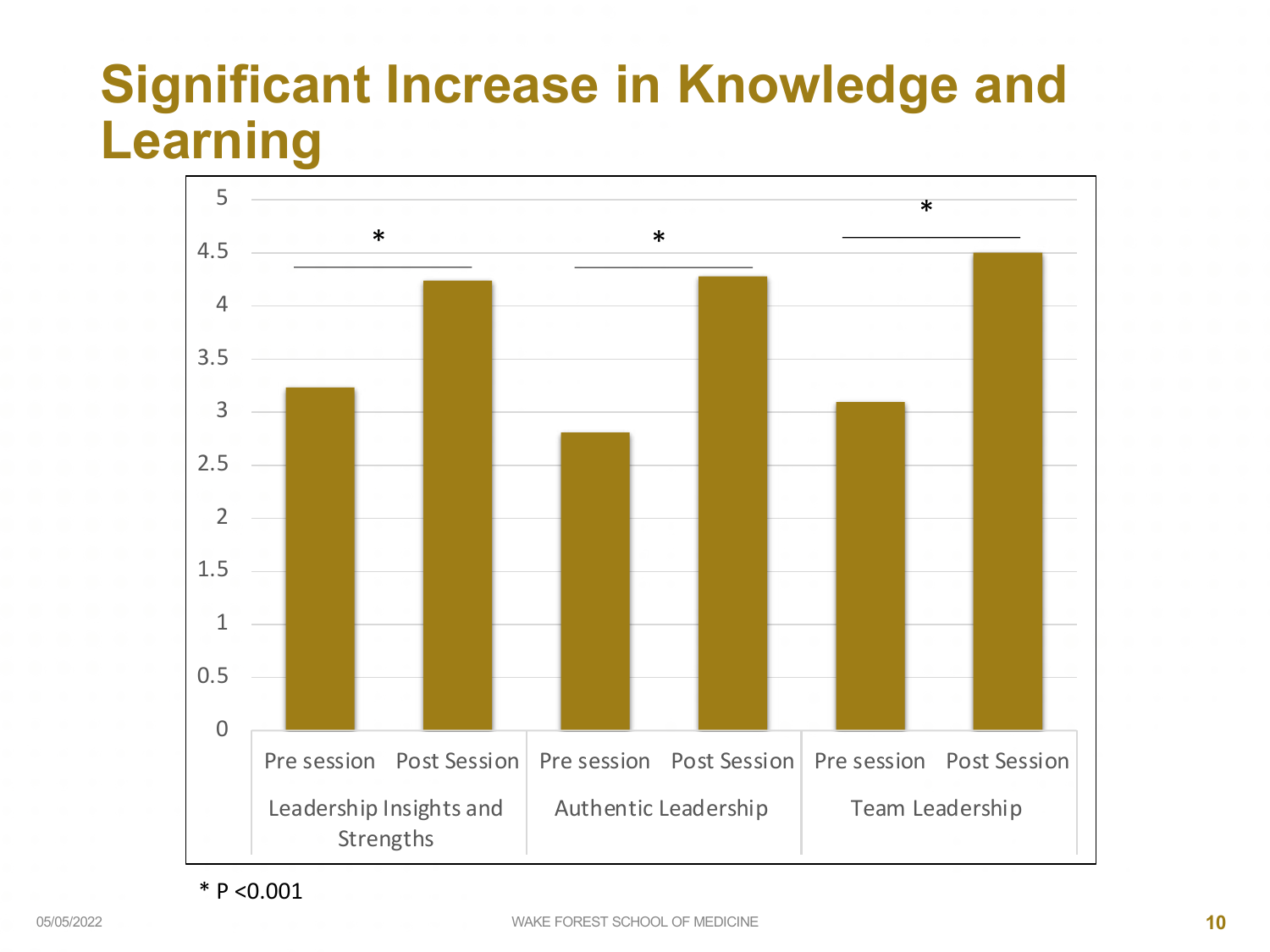### **Leadership Practices Inventory**



• Significant increase in o Model the way o Inspire a shared vision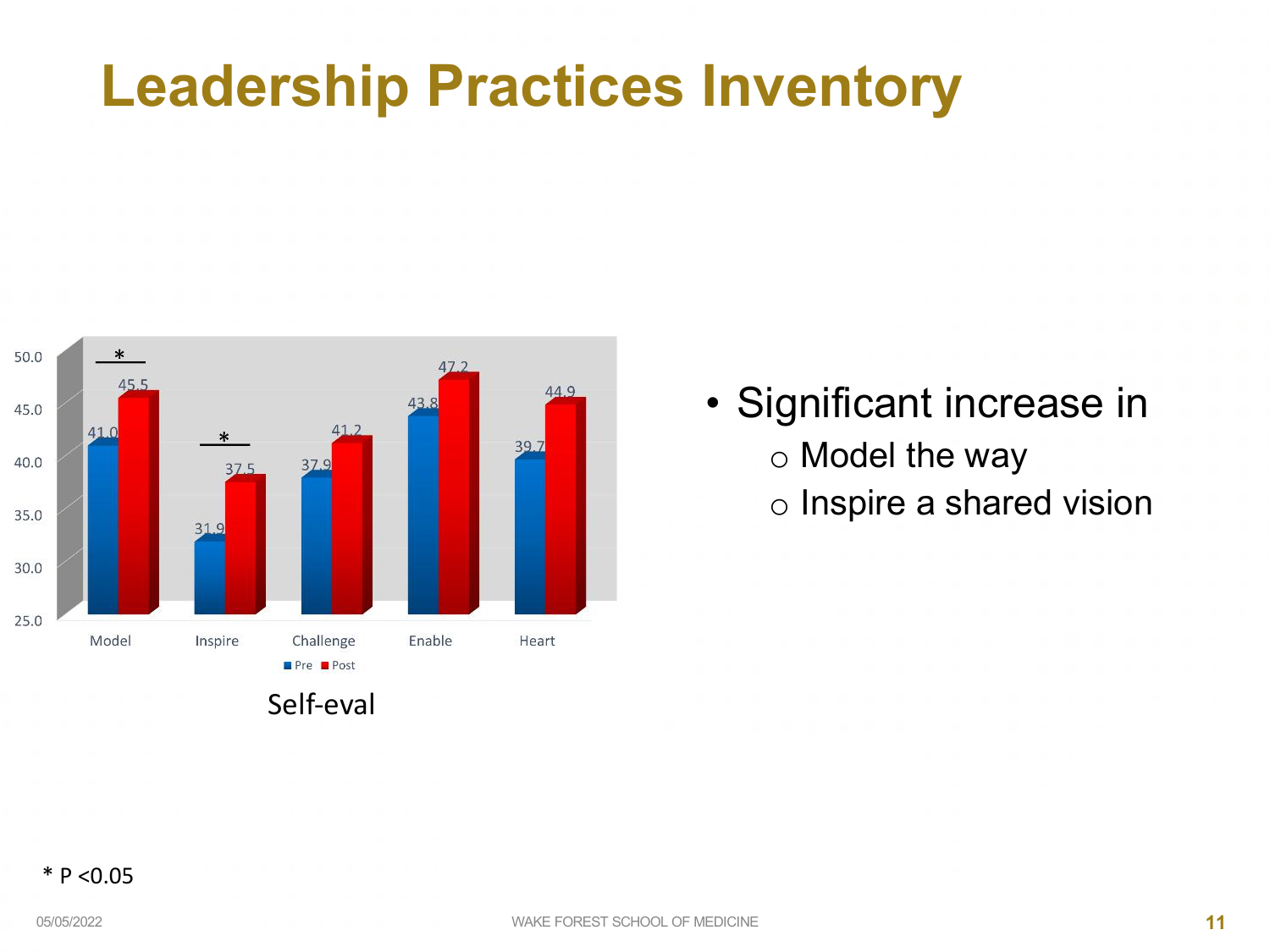### **Leadership Practices Inventory**





Self-eval Observer Eval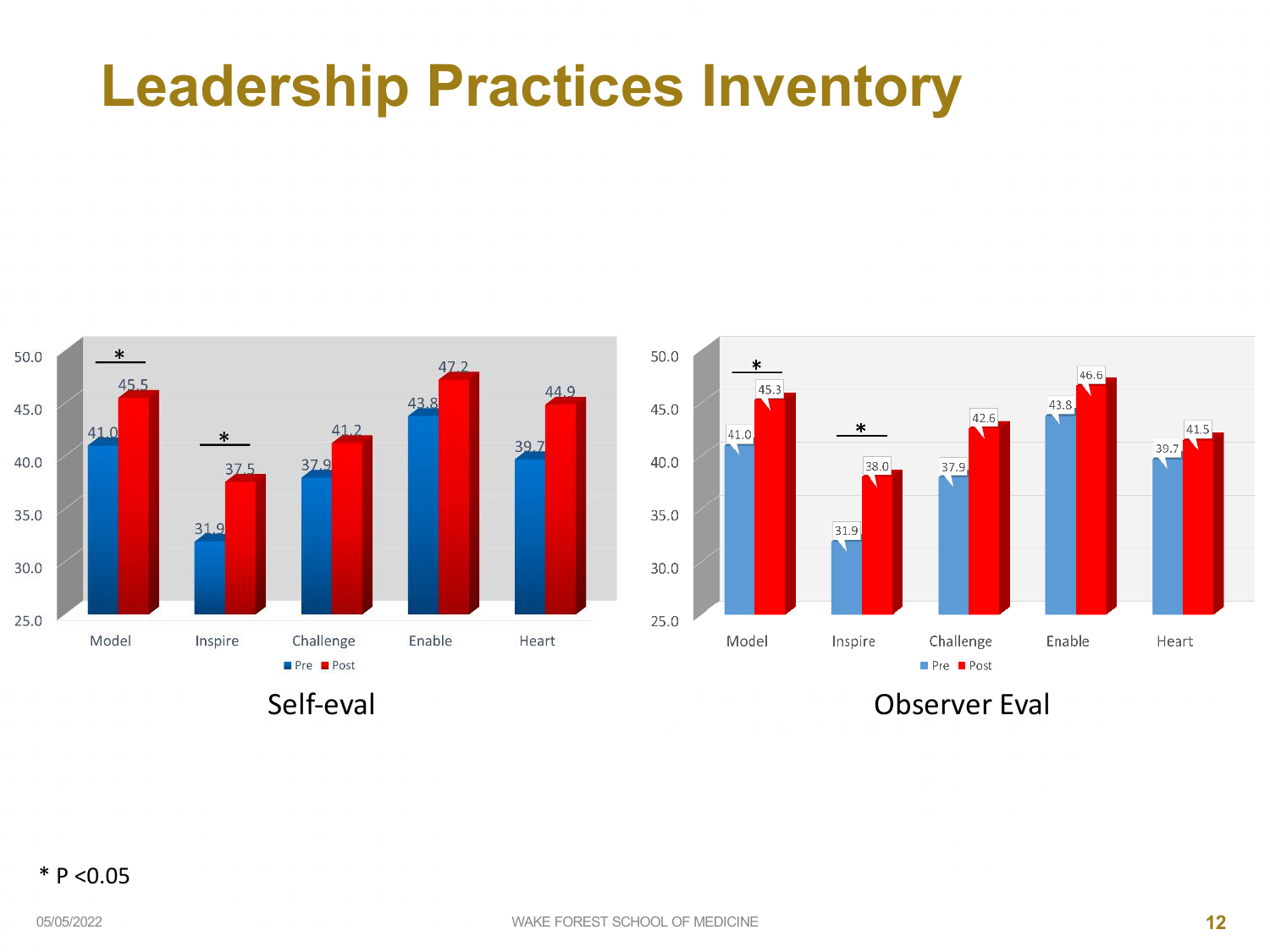### **Self-reported Leadership Skills**



Before After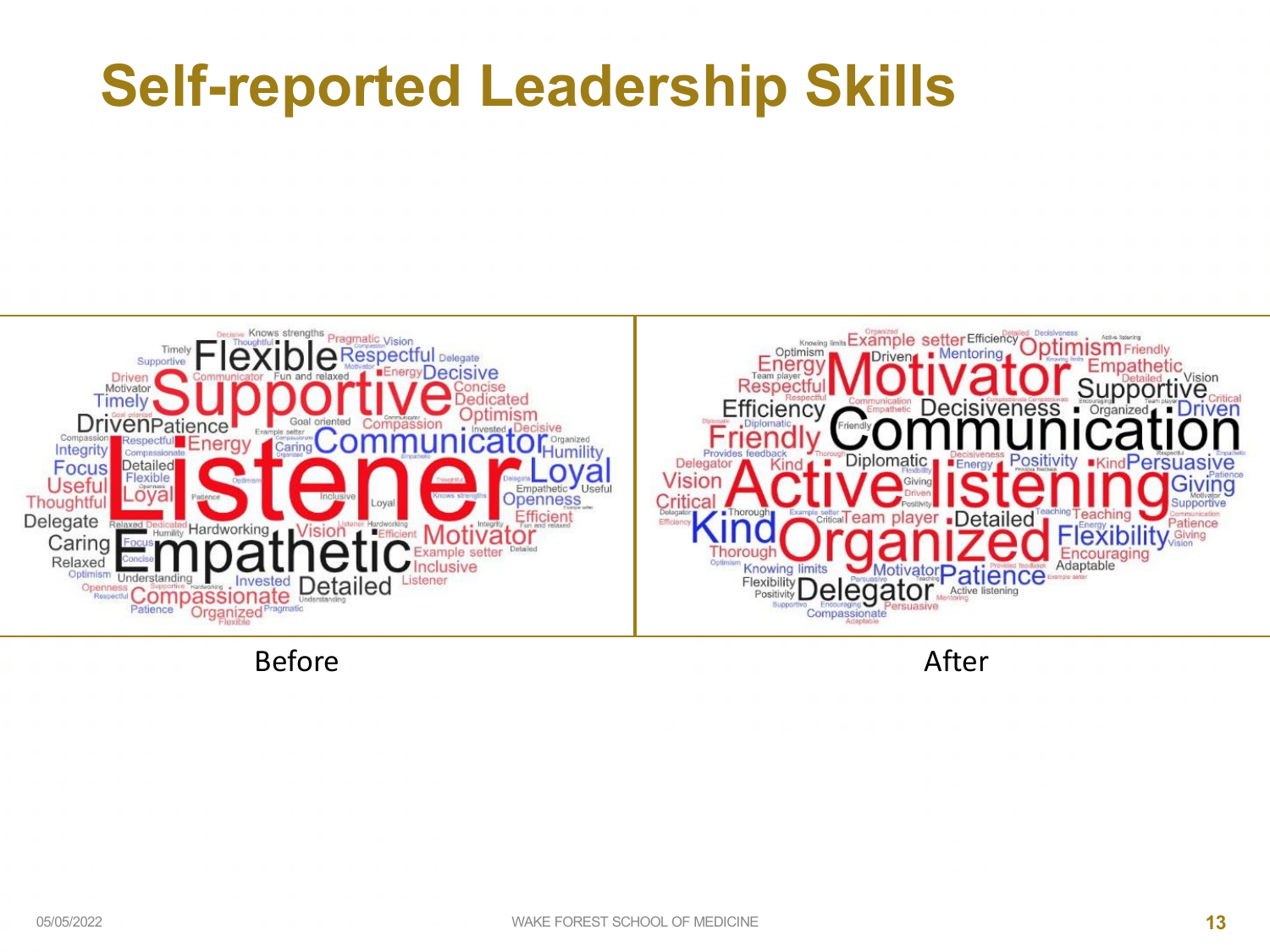### **Student Feedback Themes**

#### **New approaches to interacting with patients and colleagues**

"I learned how to work on **communicating better** with friends and colleagues who are **different types of leaders**."

"I'll also be more aware of how other **colleagues/patients/friends are demonstrating to me what their preferred style of interaction** is so that I can try to best communicate and listen to them"



#### **Enhanced ability to tailor mentee experience**

"I will be aware of how the various people in the group learn and interact and I will **tailor my communication style**  to best help them. I want to be the most effective leader for them, and I understand that **means different things to each of the mentees in the group**."

"In my interactions from now on I will now have a **toolbox of communication tools** that I can use to strengthen my relationships and **become a better mentor**."

#### **Increased self awareness**

"Knowing more about **my strengths** will help me utilize them more effectively and better judge when I need to channel certain skills"

"**By knowing my natural tendencies,** I am more aware of what might be the cause of if something is working well…or if something is not going well…and should instead try a different approach."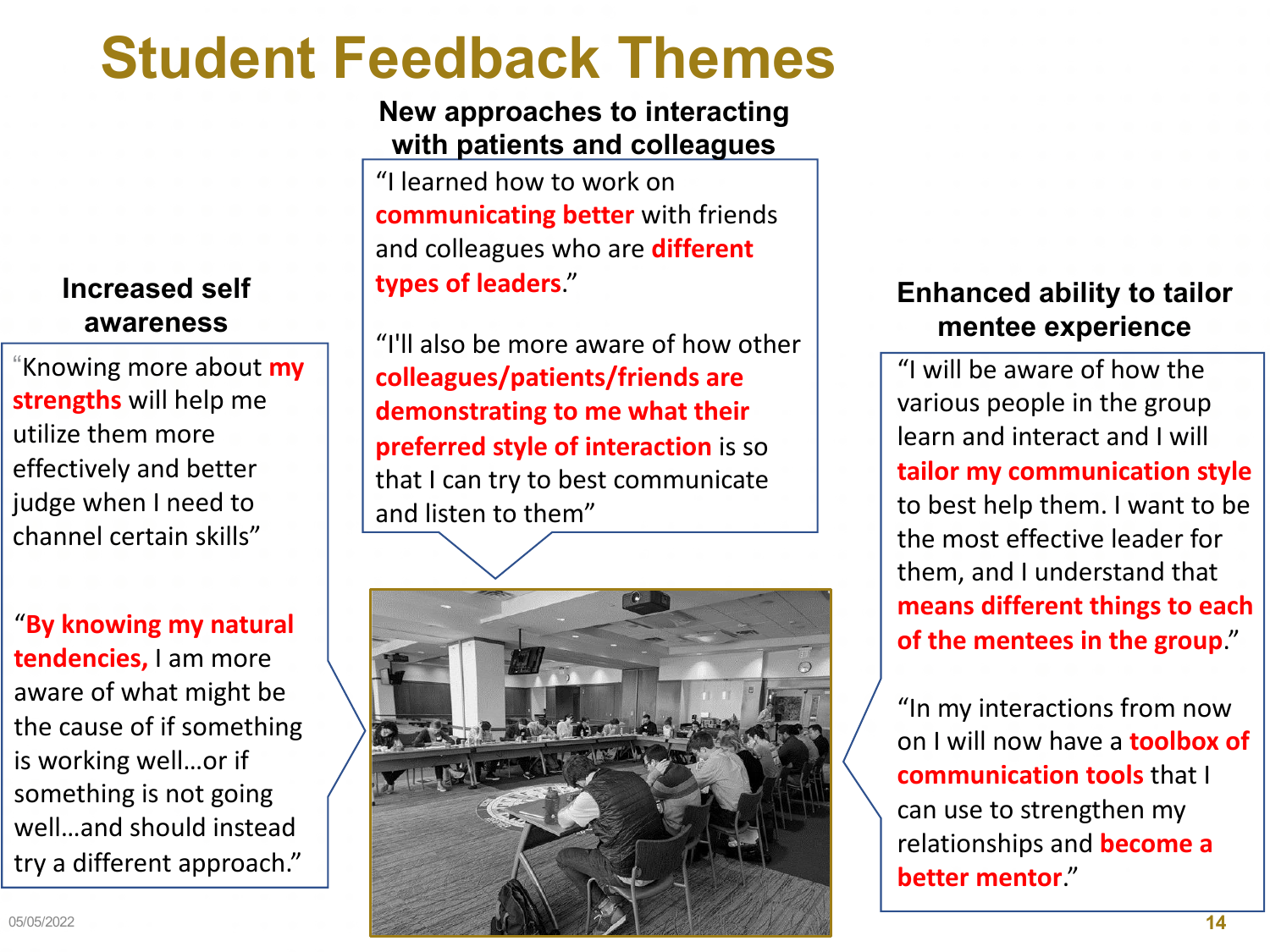#### **Lessons Learned**

- The training is applicable to patient care
- Providing students with a taxonomy to describe their professional identity through leadership strengths provided insight into PPD character development
- This could be a model to promote EPA 9 in health professions curricula
- Continue to implement our student focused leadership program
- Exemplify the value of using leadership identity to promote healthcare character development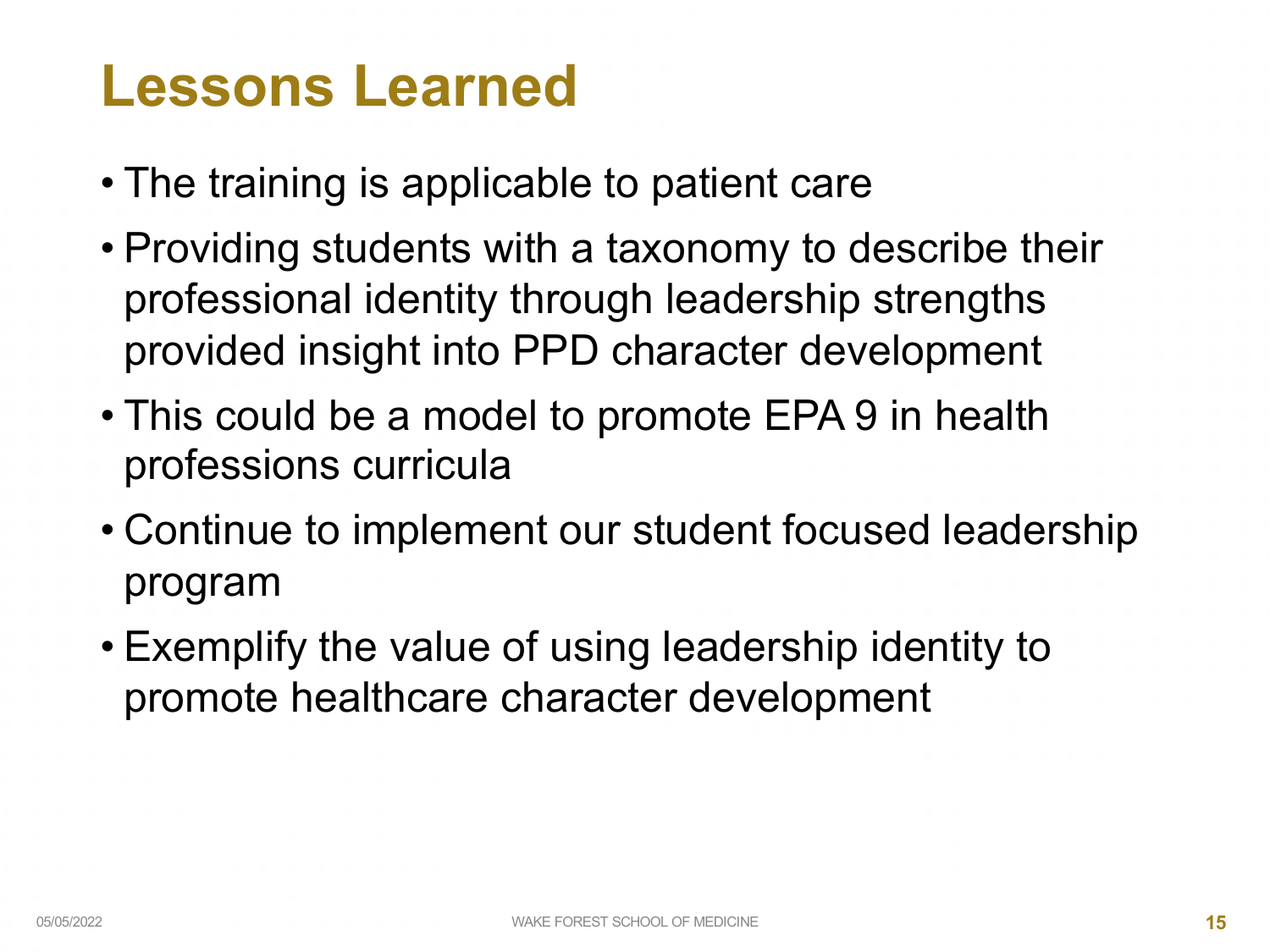## **Acknowledgements**

Dr. Roy Strowd Dr. Kristina Natt och Dag Aubrey Cuthbertson Kathy Scott Ayesha Andrews Nakiea Choate

# **BEHIND EVERY GREAT TEAM** 8 **A GREAT** LEADER